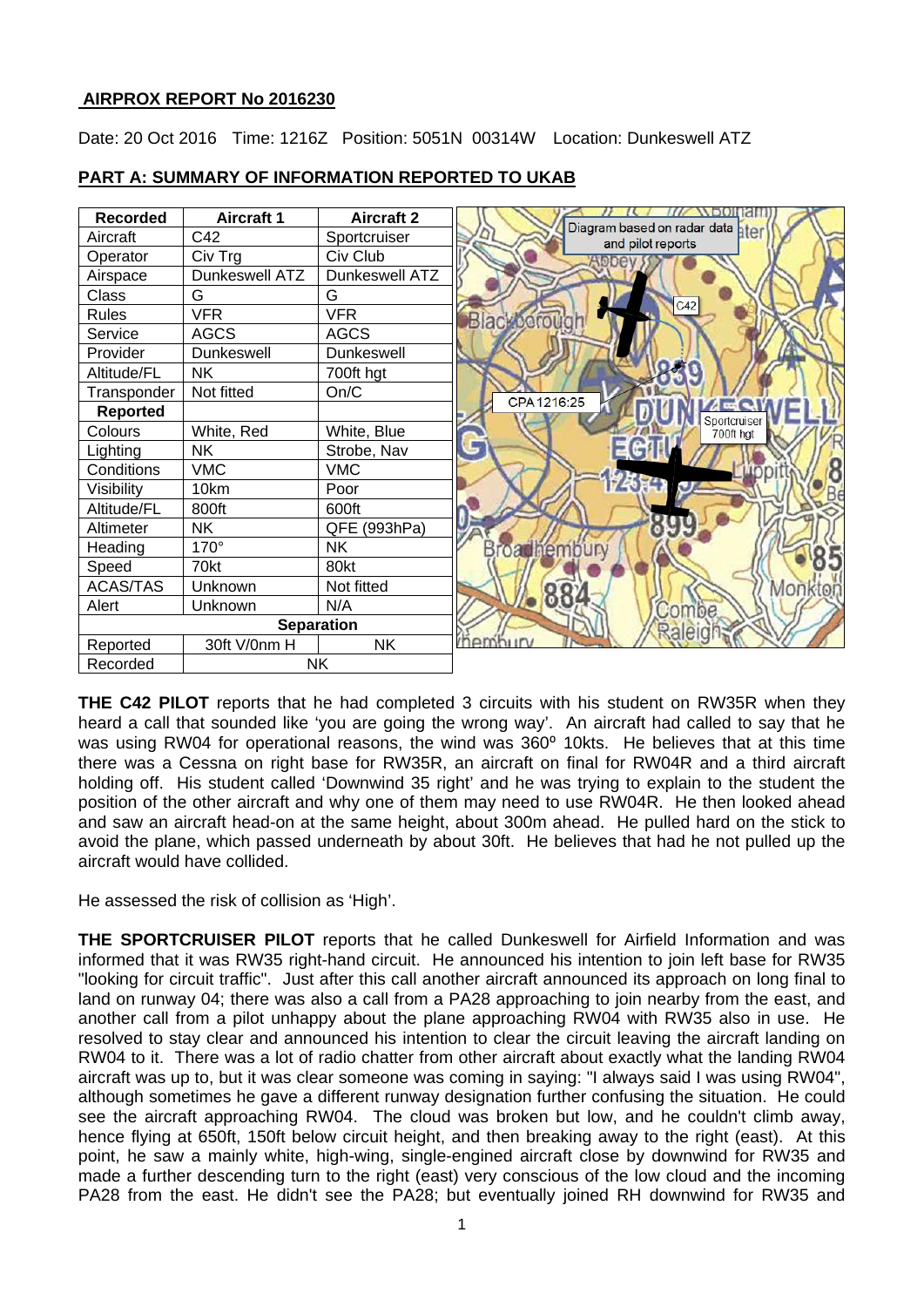landed. He heard the Airprox radio call and after landing made a note of events. He opined that this was a classic case of a number of things coming together; his distractions were the RW04 aircraft, the low cloud and the other incoming aircraft.

### **Factual Background**

The weather at Exeter was recorded as follows:

METAR EGTE 201150Z 01008KT 330V030 9999 FEW030 12/09 Q1023

METAR EGTE 201220Z 36009KT 330V030 9999 FEW015 12/09 Q1023

### **Analysis and Investigation**

### **UKAB Secretariat**

The C42 and Sportcruiser pilots shared an equal responsibility for collision avoidance and not to operate in such proximity to other aircraft as to create a collision hazard[1](#page-1-0). An aircraft operated on or in the vicinity of an aerodrome shall conform with or avoid the pattern of traffic formed by other aircraft in operation<sup>[2](#page-1-1)</sup>.

The C42 contacts are intermittent on the radar recordings and, at the time of the Airprox, unfortunately the C42 does not display. For its part, the PA28 does not appear to either head in the opposite direction to the circuit direction or close to the C42, and so the only aircraft that displays on the radar recording whose heading, level and position corresponds with the C42 pilot's report is the Sportcruiser (see Figure 1).



Figure 1: 1216:28 Figure 2: Representative Traffic Situation

Figure 2 provides a representation of the perceived traffic pattern of the various aircraft in and joining the Dunkeswell visual circuit based on radar recordings.

#### **Summary**

 $\overline{a}$ 

<span id="page-1-0"></span><sup>1</sup> SERA.3205 Proximity.

<span id="page-1-1"></span><sup>2</sup> SERA.3225 Operation on and in the Vicinity of an Aerodrome.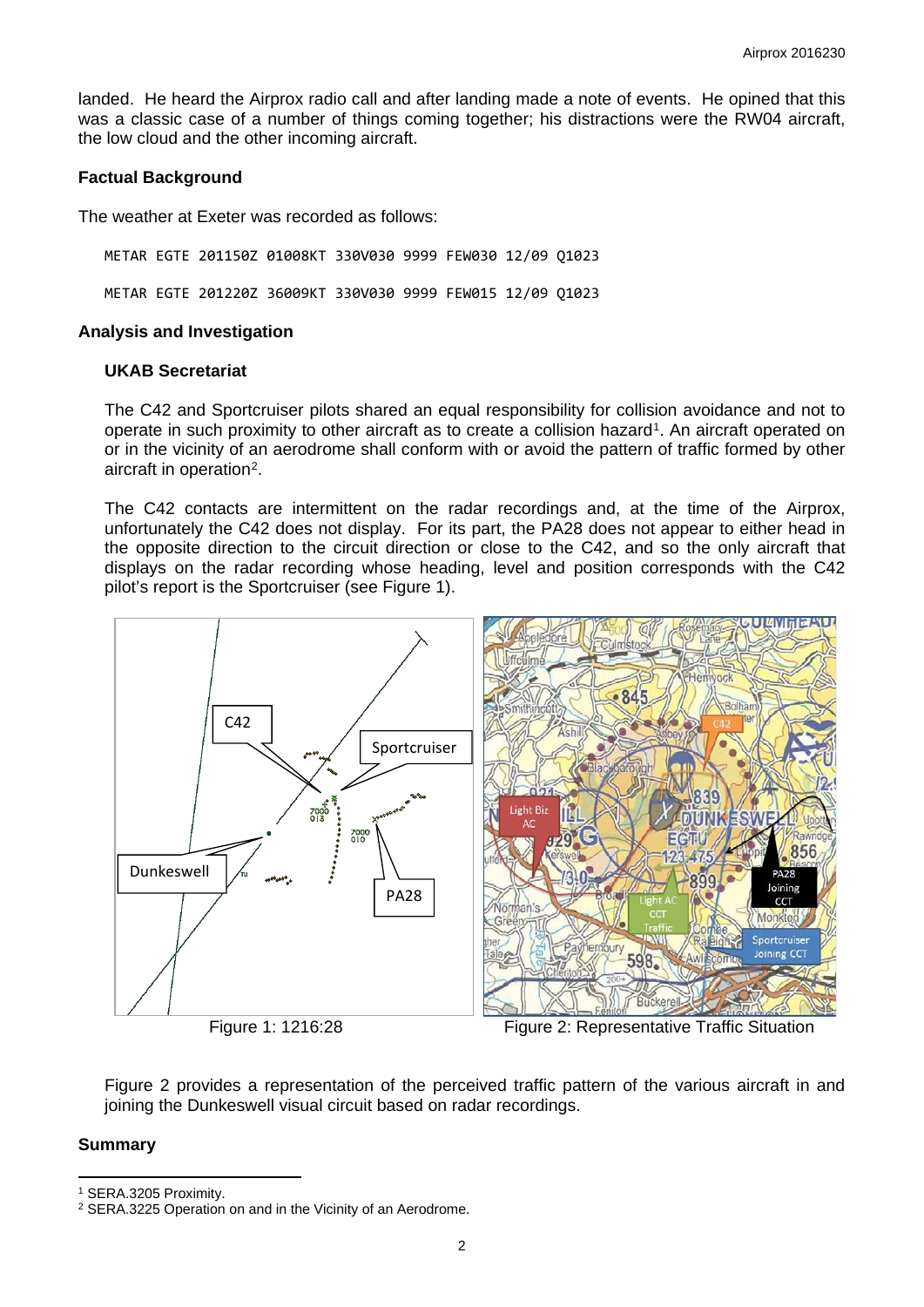An Airprox was reported when a C42 and a Sportcruiser flew into proximity at 1216 on Thursday 20<sup>th</sup> October 2016. Both pilots were operating under VFR in VMC and in receipt of an AGCS from Dunkeswell Radio.

# **PART B: SUMMARY OF THE BOARD'S DISCUSSIONS**

Information available consisted of reports from the pilots of both aircraft and radar photographs/video recordings.

The Board began their discussion by looking at the complexity of the visual circuit. With three aircraft joining and two aircraft already in the visual circuit, members agreed that although mixed runway operations were acceptable due to differing aircraft requirements, this had undoubtedly added to the complexity of the traffic situation. Moreover, with a deteriorating cloudbase restricting the height of joining traffic, members also agreed that this placed even more onus on the joining pilots to ensure that they could safely integrate with the circuit traffic or remain clear until they could do so.

The Board then considered the actions of the C42 pilot. Members were advised that during a phone call with the C42 pilot he had believed that the aircraft that he had had the Airprox with was the PA28. He had seen this aircraft taxying to the parking area after the incident and had opined that this must have been the conflicting traffic. However, radar recordings showed that the PA28, whilst joining in a non-standard manner, had not conflicted with the downwind area of the RWY35 circuit at any time, and that the only aircraft that was flying in the opposite direction to the RWY35 downwind leg was the SportCruiser. Members acknowledged that the C42 pilot was teaching his student circuits at the time of the incident, and that he was busy explaining both circuit procedures and what the other aircraft were doing. Noting also the deteriorating weather conditions, some members wondered whether this had all resulted in a high-workload situation to the detriment of lookout at a critical time. Albeit not expecting the Sportcruiser to fly in the opposite direction downwind, the associated late sighting had resulted in the C42 pilot carrying out emergency avoiding action.

For his part, the Sportcruiser pilot was also in a high-workload situation with multiple joining aircraft, multiple direction runways in use, and deteriorating weather conditions. Although he had made the right decision to exit the circuit area, members agreed that this decision would have been even more appropriate at an earlier stage before he came into proximity with the circuit traffic. Having made a relatively late decision, he was faced with the PA28 and poorer weather to the East, traffic also joining from the Southwest and uncertainty about where aircraft were in the circuit (or even which circuit they were in). Although perhaps easy to decide in hindsight, members agreed that on hearing the multiple radio calls and confusion, the SportCruiser pilot would have been better served to have held away from the visual circuit to the south of Dunkeswell until the situation had settled. Although the report from the SportCruiser pilot gives a lot of detail on the traffic situation, he did not mention the C42 and its track specifically, although he did report encountering a mainly white, high-wing, single-engine aircraft downwind for RWY35 which was assumed to be the C42.

The Board then looked at the safety barriers that were relevant to this Airprox and decided that the following were the key factors:

- **Situational Awareness** was assessed as being only **partially effective** because although the aircraft were on the same frequency, both pilots only had a generic awareness of the other aircraft's position.
- **See and Avoid** was also considered only **partially effective** because although the C42 pilot saw the conflicting aircraft it was a late sighting, and the C42 pilot had to carry out emergency avoiding action. The SportCruiser pilot saw a mainly white, high-wing, single-engine aircraft downwind for RWY35 (which was assumed to be the C42) but could not give an estimate of the range he saw it.